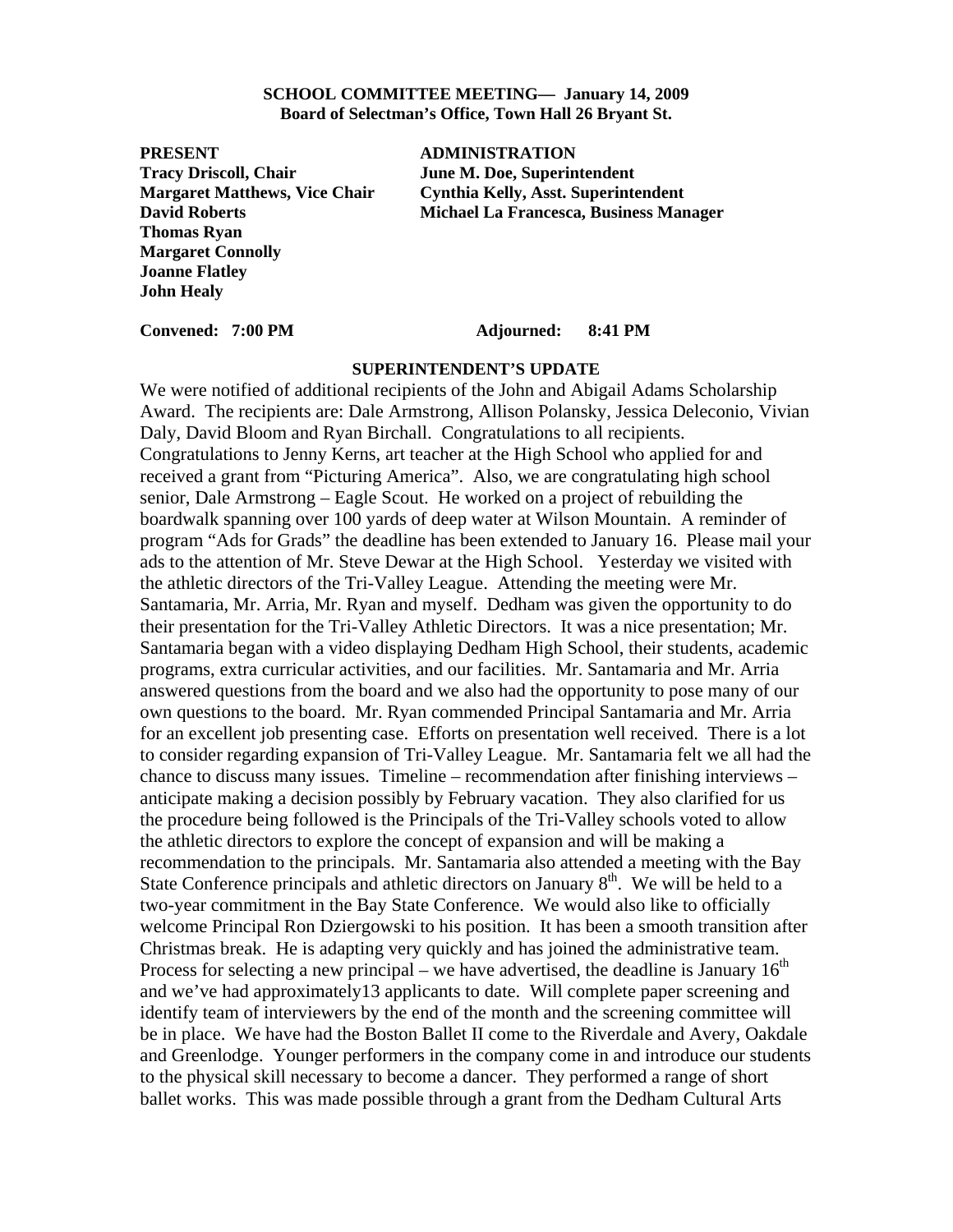Council. We are always very appreciative of their support. We are also appreciative of Mr. Langenhorst and Mr. Dellot for their hard work to allow all of our students to view the inauguration on January  $20<sup>th</sup>$ . This is our first time district wide using our own technology to bring to all students K-12 the opportunity to view the broadcast. Preparations for MCAS are underway. Students have been working on open response questions. MCAS prep courses at elementary are offered before and after school. Avery, Riverdale, and Oakdale – after school enrichment activities are beginning. Oakdale Student Council participated in "Caroling for Coins" going from room to room singing holiday favorites and raised \$550.00 Dedham School Pantry. Avery  $5<sup>th</sup>$  grade students started on their Footsteps through American History program. It began with a field trip today to the Museum of Fine Arts. Greenlodge students will be treated to "Toying with Science" assembly. This was organized by the Greenlodge PTO. The lottery for ECEC is January 27th. The PTO ran another Polar Express. The Southwick Zoo recently visited w/live animals. A parent orientation will be held on January  $20<sup>th</sup>$  for new parents. If parents have any questions there will be a panel of teachers available. We are continuing our course on Supervision and Evaluation Course, conducted by Dr. William Ribas. Principals, Directors, Department Chairs, Central Office Administrators are participating.

We have received a progress report from DOE on our responses to their evaluation during the coordinated program review. Very pleased that the most recent report indicates Dedham has responded well and they're accepting many of the initiatives we have put forward. Asst. Superintendent Kelly said we responded to 26 different criteria, special education, civil rights, and English language education. 11 were approved and 13 we will continue to report on to the DOE.

# **REPORTS**:

Mr. Russ Poole and Joanna Hamlin presented a report on Renewable Energy. Met with Mrs. Kelly as part of a conservation program – renewable energy committee, set up by the Board of Selectmen with Education being a goal of the committee. Mr. Poole spoke at length with Mrs. Kelly about what is being done in the schools with respect to "green". Ms. Crisly Wood has put together packets for the elementary schools. Program very well put together.

Proposals

- 1. Have a student from the high school be on the committee. Would like to have preferably a HS junior to submit a letter of interest.
- 2. Have a student design a logo (and come up with a different name that is different other than Ad Hock Renewable Energy Committee). Student would be credited with their original work.
- 3. School curriculum items. Partner with the schools to provide resources, documents to share with teachers and students. Would like to provide a source to help teachers "teach green". One meeting coming up will be specifically on education. Would like to hold at DLL in conjunction with a tour of the Kiosk, high tech boiler, storm water management system, irrigation, gray water, photovoltaic cells.

Mr. Roberts asked what vehicle would be used to reach out to students for the committee seat and logo design. Ms. Hamlin replied that they would use contacts through the school. Mr. Roberts thought it could be used to fill a community service for a student.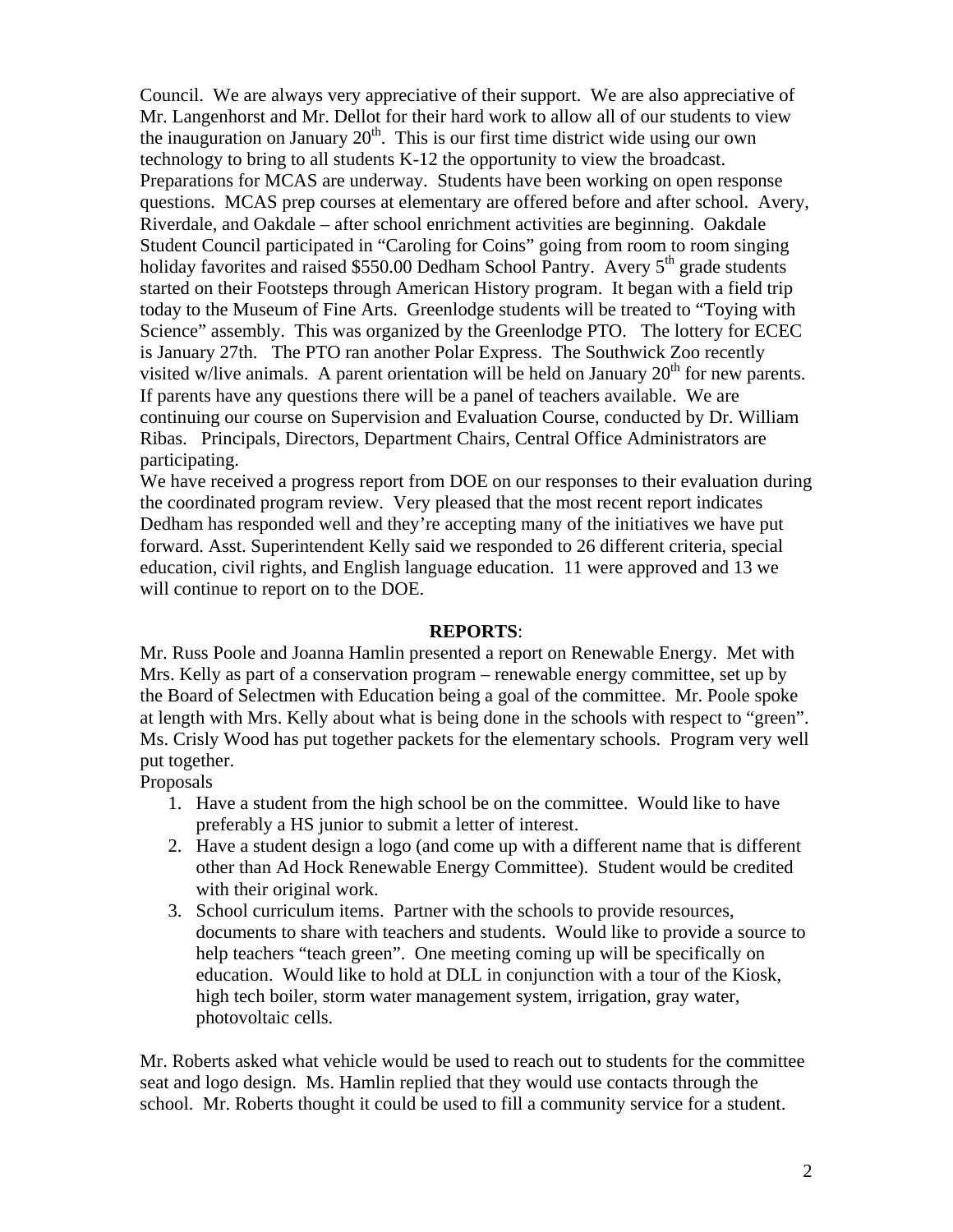Hope to start application process in February. Ms. Matthews wanted Ms. Hamlin to know about some of the programs currently in place– recycling initiatives. Paper recycling that will be a pilot program at the Middle and High schools. Also, the Music Association coordinates electronic recycling as a fundraiser, and the Athletic department has a container for clothing recycling at the Dedham Plaza.

**School Building Rehabilitation Committee**: Andy Lawlor introduced some of the other members present, Rob Nassar, Mike Butler, Motherbrook Neighborhood Association. Update: Hired a project manager CMS – unanimous decision. We are currently in the process of putting out a Request for Services for designer/architect. Explored Dore & Whittier relationship – MSBA is concerned we may face a protest if awarded to them. Selection of the architect is not in our control. There is a 15-member designer selection panel – we have 3 seats.

Discussion held to validate some presumptions as we embark on preliminary designs. Make sure we're all on the same page.

Five issues:

- 1. Size of building –looking to house 310 students 14 classrooms, 3 classes per grade. 3 self contained Special Ed classrooms. We would recommend on educational model we would have more flexibility down the road to increase the self-contained rooms to the 1000 sq.ft. specification. (150 sq.ft. over minimum guidelines).
- 2. Location 3 potential sites. Pottery Lane survives screening criteria. Current Avery site is 3.5 acres w/38K sq.ft. New school 55K sq.ft. Parking, egress, and play space won't fit on the current Avery site. Condon Park has 4.5 acres. Elimination due to Mother Brook and the School Dept. doesn't own it. There was a massive mill on the site. Had problems digging at the park – the mill was toppled and covered over. Excavation would be a nightmare.
- 3. East Dedham presumption will help to position the school on the parcel.
- 4. Twelve site plans put together difficult to think about the Avery site without looking at athletic complex. Suggest a mandate to price out field in conjunction with Avery and doing it separately.
- 5. What to do with old Avery site. Excess property inform town meeting and identify the use for the school if in fact we are going to preserve the school. Determining use is not a short term decision.

Discussion was held regarding uses of old Avery site. Consider expanding HS campus where space is limited in East Dedham. Not able to utilize it as a "school". Questions were raised regarding location of new school and its impact on high school fields. There is concern that we have one of the smallest campuses in the Bay State League and the impact of encroaching on the HS expansion or use. It is not within the scope of the SBRC to decide what to do with the old site/building. School Committee needs to enter into discussion with Town. Plan a meeting in February to look at possible uses for the Avery School.

Motion made to give SBRC the authority to include looking at athletic fields in conjunction with the Avery design – so moved by Mr. Roberts, seconded by Mr. Healy and motion was approved.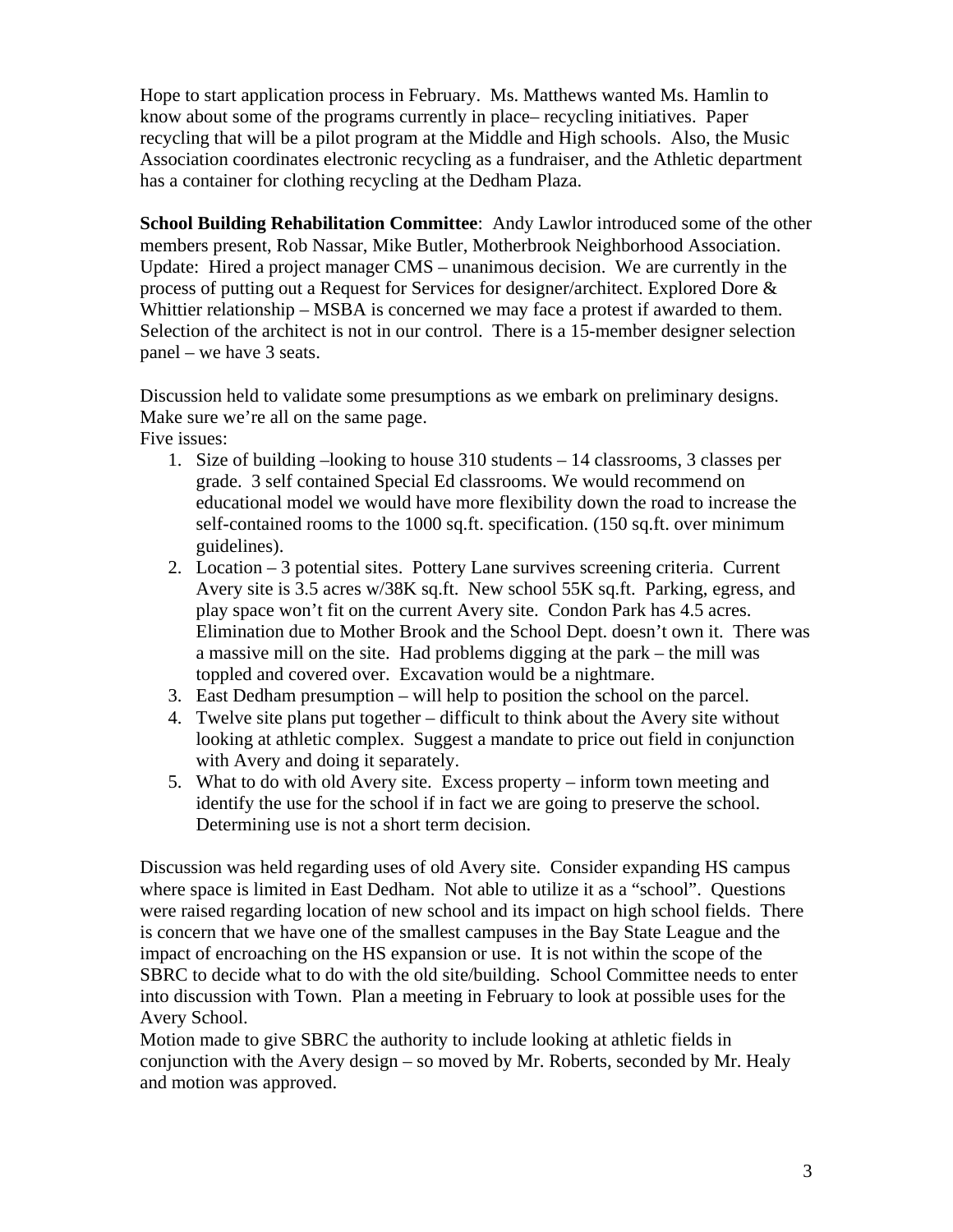# **Policy Sub Update** by Mr. Roberts

The sub-committee met on December  $16<sup>th</sup>$  on three matters:

- 1. English Language Fluency and Literacy Policy for Teachers as required by the Dept. of Education.
- 2. A proposal from the Superintendent concerning Elementary School Attendance no existing guidelines. This policy will be included in handbooks. Vote on policy when updating handbook.
- 3. Flyers discussion.

Motion: to accept English Language Fluency and Literacy Policy for Teachers made by Mr. Healy and seconded by Ms. Matthews. Approved - unanimous

Discussion on flyer distribution in schools and the massive amount of information asked to disseminate via backpacks. Work in progress to develop a policy and we are looking at as requests come in – post them electronically on website. It has to be a benefit to the students and not in competition with something the school is doing. Sub-committee got a sense of appreciation as to the volume that comes across the Superintendent's desk for approval.

# **Budget Sub-Committee Update**: Ms. Flatley

The committee has met to review the capital plan and to review the FY10 operating budget. First priority on the FY10 projects is the Education Technology Program for \$375,000. Second priority is the roof replacement at the Dexter School. Third priority is the boiler replacement at the Oakdale and Dexter schools. Fourth priority is the auditorium steps at the high school. Fifth priority is the high school cafeteria \$155,000. Middle and High School library book acquisition \$7254.80. Total capital request for FY10 is \$1,150,264.80.

Motion made by Mr. Roberts and seconded by Ms. Connolly to approve the capital budget for FY10. Approved: unanimous

Update FY10 Budget – public hearing is February  $11<sup>th</sup>$  where it will be voted at that time.

Vote on School Calendar:

Mr. Ryan did receive calls from parents who were upset about going back to school prior to Labor Day.

Motion to accept the 2009-2010 school calendar was made by Mr. Roberts, and seconded by Ms. Connolly. Approved: unanimous

## **CHAIR'S UPDATE**

None

#### **GENERAL PUBLIC COMMENT** None

## **PUBLIC COMMENT ON ACTION ITEMS None**

## **MINUTES**

Mr. Roberts moved, seconded by Ms. Matthews, to approve the December 10, 2008 minutes and it was **VOTED:** to accept with Ms. Flatley abstaining from voting.